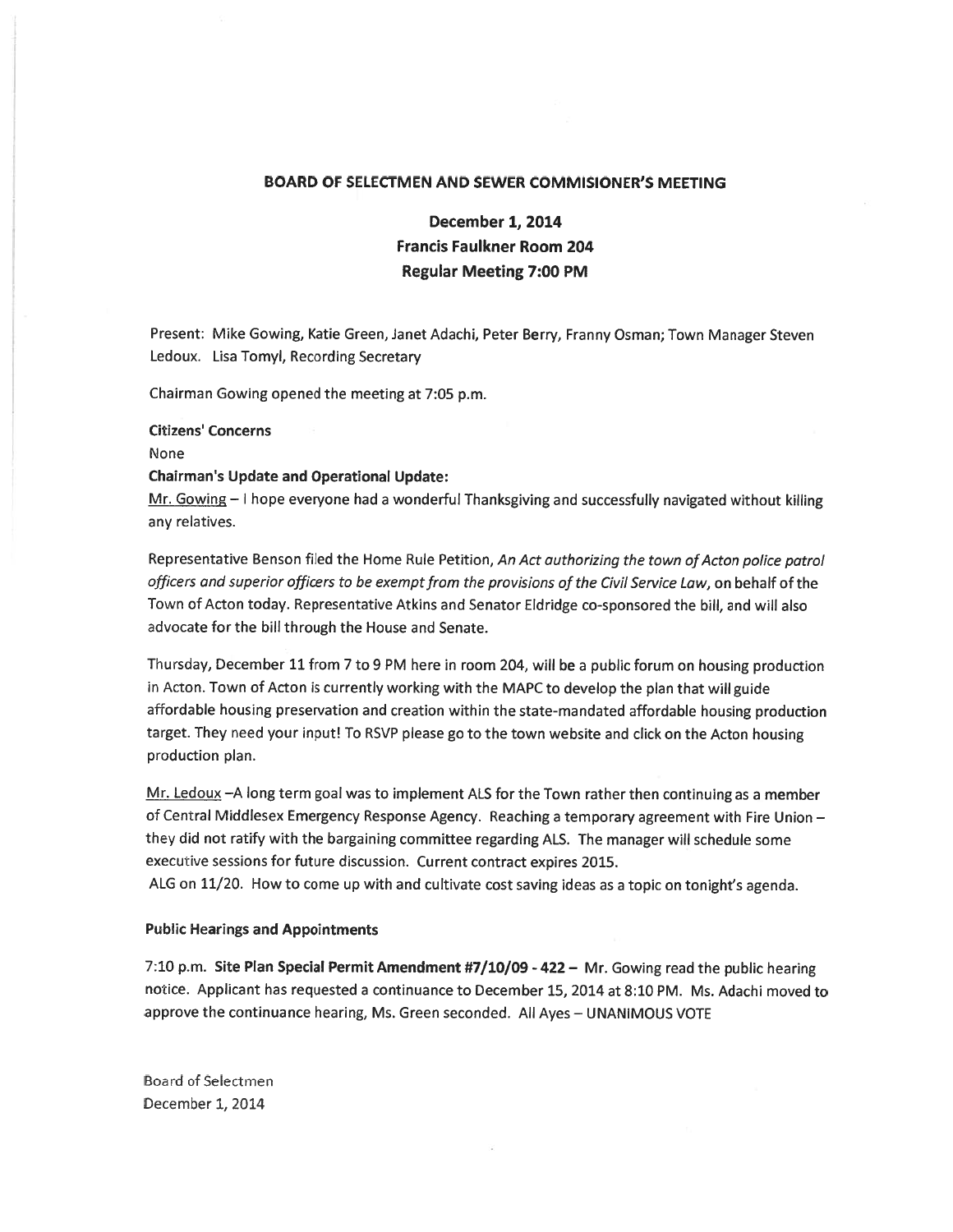7:15 p.m. Nancy Banks Minuteman High School Representative to Update Minuteman Issues — Gave an update about the school building project. Mike Majors is on the building committee.

8:00 PM FY 15 Tax Classification Hearing - Mr. Gowing read the public hearing notice. Representing the Board of Assessors presen<sup>t</sup> was Brian McMullin, Director of Assessor's Office, and Carol Liebner Srebnick, Chair. Both gave an overview of the FY15 Tax classification and what the BOS will have to vote on at the December 15<sup>th</sup> meeting. Citizen Herman Kabakoff requested that the Selectman look at the numbers to see if the increase in the residential rate and the decrease in the commercial ratecan be changed.

Ms. Green moved to request the hearing continuation to December 15<sup>th</sup> at 7:55, Ms. Adachi seconded. All Ayes, UNANiMOUS VOTE.

#### Selectmen's Business

Acton Nursing Service Task Force Discussion— Mr. Gowing led <sup>a</sup> discussion of proposed criteria for the Acton Nursing Service Task Force with the Board outlining the goals of forming this committee ano the propose<sup>d</sup> charge for this committee. Ms. Osman stressed the importance of looking for other revenue sources (more community needs/wants). Ms. Green suggested recommending <sup>a</sup> yearly repor<sup>t</sup> and to make this <sup>a</sup> standing committee for the next five years at least. Mr. Gowing suggested the ideal makeup of the committee are people with financial backgrounds, networking skills, marketing skills, communication and sales skills, a charitable contributions expert, healthcare specialist, and a member of FinCom.

Selectmen to Discuss Budget Savings Sub Committee – This suggestion was brought up during the ALG meeting on 11/20 assessing the need for forming <sup>a</sup> budget savings subcommittee.

#### Selectmen's Reports:

Ms. Adachi: Acton Community Housing Corporation — Mr. Gowing already announced public session on proposed housing production plan, 12/11, 7:00, Room 204.

Desgn Review Soard, 11/19 — Ms. Adachi missed meeting due to conflicting Water Resources Advisory Committee meeting, and has postponed Selectmen's continued discussion of revised charge to allow time for comments from Planning Department as well as DRB.

Land Stewardship Committee, 11/18 — Discussion of new Dunn parcel, which eventually will need trail work. Robbins Mill parce<sup>l</sup> needs signs and other changes to deter hikers from inadvertently trespassing on adjacent private property. Possible need for professional to address recurring problem in Town with beaver dams. Need to update maps online and in guide book; differing opinions as to whether to use previous, more complicated approac<sup>h</sup> or invest in good mapping software.

board of Seiectmen December 1, 2014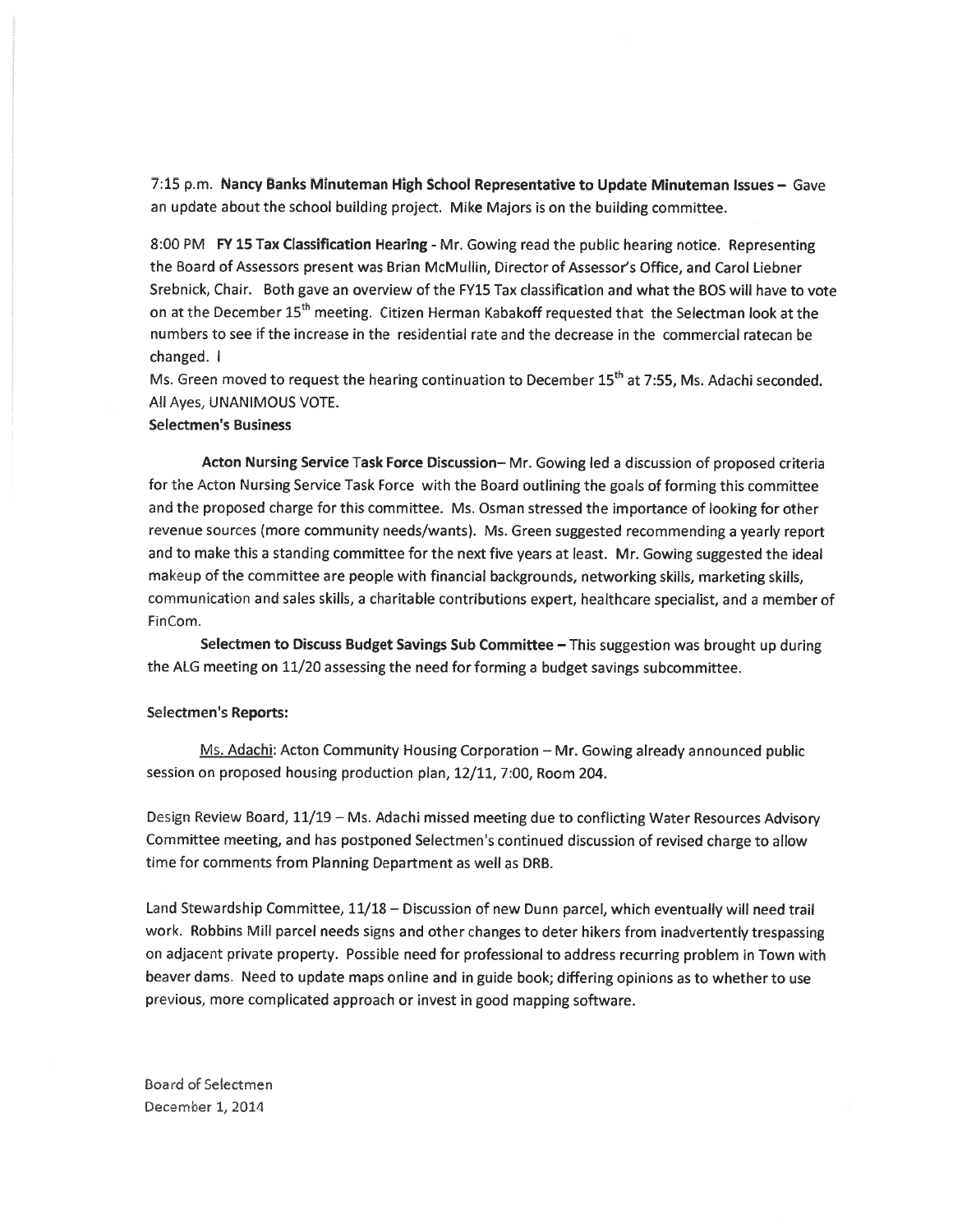Water Resources Advisory Committee, 11/19 — Members prepared to move forward with vetting of latest stormwater bylaw draft by Town departments, committees, public, Town Counsel, in expectation that bylaw will be on 2015 Town Meeting warrant. Consultant with expertise in compliance w/EPA stcrmwater requirements probably will be necessary at outset for implementation of bylaw. Ms. Adachi has discussed status, longer-term issues with Town Manager.

Acton Leadership Group-OPEB (other post-employment benefits) working group subcommittee,  $12/3 -$ ALG reactivated working group, Ms. Adachi to be Selectmen-representative. Purpose: To revisit agreedupon annual coilective contribution due to School District reques<sup>t</sup> to reduce its share and have longer period to reach collective 1.4M, at which point annual collective contribution is to level off. Updated actuarial numbers will be available at some point.

Diversity Coalition, 11/20 – Finalizing final report about 2013-2014 discussions and conclusions; hope to circulate repor<sup>t</sup> to Town committees and community organizations this month.

#### 495/Metrowest Partnership,  $12/2$  – Board of Directors meeting

Ms. Green: The Memorial Library Board of Trustees met. There's been a continuing uptick in traffic at the ibrary for the pas<sup>t</sup> few months compare<sup>d</sup> to 2013. They are finalizing the job description and pay range for the Assistant Director position and hope to pos<sup>t</sup> that shortly and they are moving forward with the facilities project and have selected <sup>a</sup> consultant to start that work. ALG met, but that was covered by the Manager and Chairman. The Acton-Boxborough Regional School Committee met and heard <sup>a</sup> presentation from the SPED PAC on trends in the MCAS scores for students in the region. The Finance Director provided an update on the FY15 budget. It's generally in goo<sup>d</sup> shape, but there are some potential issues with the salary accounts, legal fees, and special education transportation line items. There are some other line items that should help offset this, including additional circuit breaker funding. However, the 9C cuts in regional transportation aid have exacerbated the issue. The School Committee aiso discussed OPEB and how that may impact their budget for FY'16. From their conversation, it appeare<sup>d</sup> that the were not prepare<sup>d</sup> to fully fund their portion of OPEB up to the Finance Committee's recommended \$1.4 million level.

Mr. Berry: Met with the CPC

Ms. Osman: Economic Development Committee- EDC asks the BOS to <sup>p</sup>lease ask the Town Manager to ask the ZEO to make sure the Brookside Shops mall does all the changes requested so the zoning changes can happen by spring TM.

Derrick Chin, also on Planning Board, will pass on this reques<sup>t</sup> as well.

EDC voted suppor<sup>t</sup> for that zoning amendment for Brookside Shops that was continued until Spring TM.

Board of Seiectmen 1, 201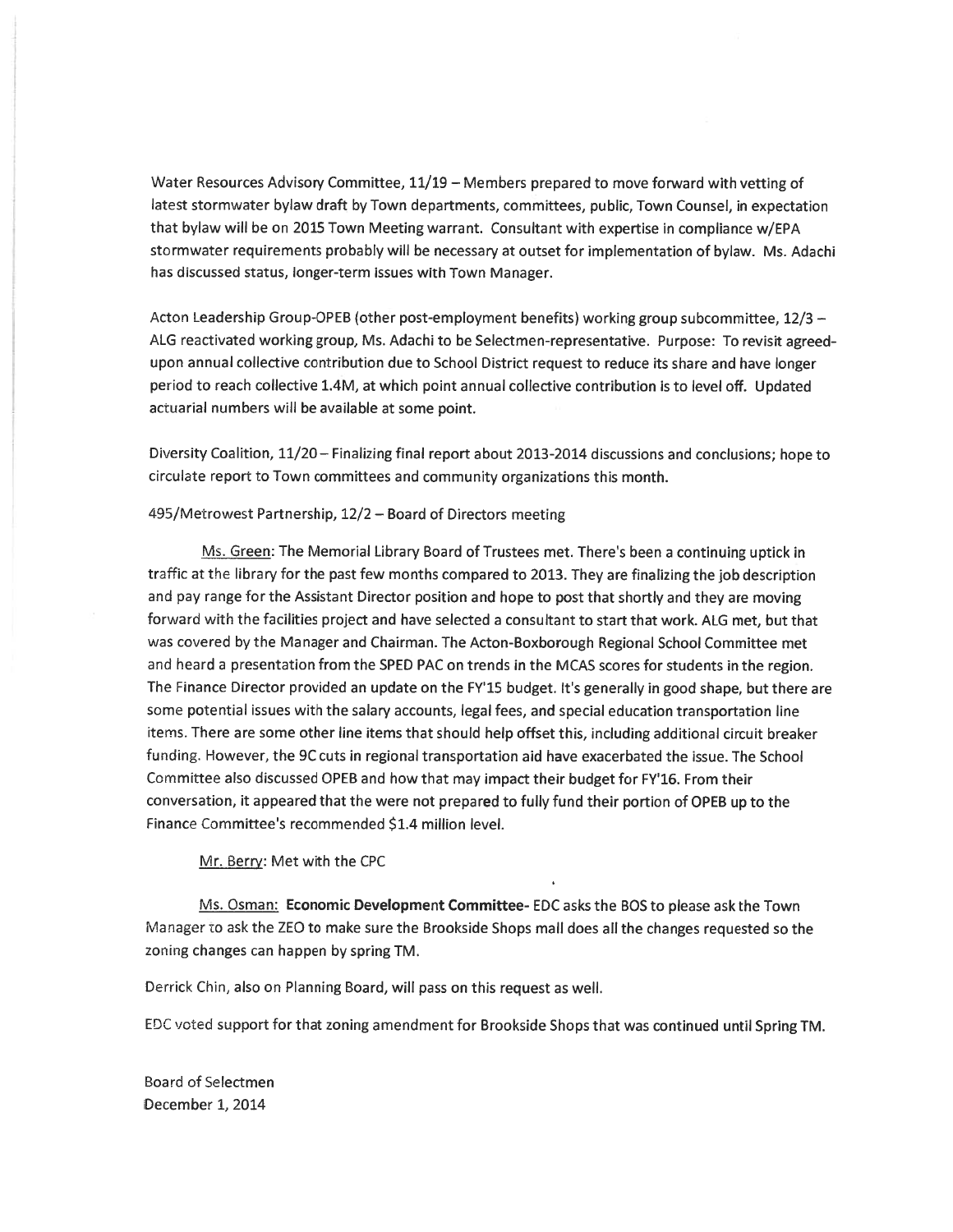EDC voted to reques<sup>t</sup> that whoever writes the summary in the warrant includes sufficient background and explanation so voters understand why the change is being requested.

EC voted to create <sup>a</sup> two person committee (Larry Kenah and David Foley) to create <sup>a</sup> project plan with which we will organize the EDC structure, including the mission, goals and objectives, and bring it to the next meeting, December 5, 2014.

EDC is hoping that plan will clarify what EDC's activities should be.

An example of lack of clarity of our charge: EDC has told BOS we want to work on West Acton, specifically sewers, but we need to know what we should be doing exactly. This seems relevant considering we are halfway through the year of short term goals including setting <sup>a</sup> timeline for West Acton sewer line.

Commission on Disability – The COD is organizing a public event in February – an informal event for the public about support services in Acton. People such as the following would be invited to educate the audience about services:

Sharon Mercurio - Senior Center Laura Ducharrne — Social Service Coordinator Kelly Cronin — Housing Authority Joan Butler — Minuteman Senior Services James MacRae - Veteran's Services

One member of rhe COD has been charged with writing an article about temporary disability. Our meeting was attended by <sup>a</sup> paren<sup>t</sup> of an adult with developmental disability. She has been one of the presenters at the October meeting and may want to be more involved.

COD is working on improving its facilitation, agenda, and minutes procedures.

Cross Town Connect — Meetings on 11/20 in Littleton Police Station. Representatives from member towns and businesses in CTC as well as from Devens and Mass Development, interested in last mile service from the train.

While Doug Halley has done <sup>a</sup> super<sup>b</sup> job as chair of the board of CTC, with this group has formed into, we are reedy to share the responsibility amongs<sup>t</sup> member and change year to year or periodically. New chairs of the CIC are John Flanagan from Redhat in Westford and Selina Shaw, Town Administrator of Boxborough.

During the meeting we learned that through midyear budget cuts the Community Innovation Challenge budget was cut. I attach a letter that includes some possible directions we can go to continue to fund our 4th year application's three initiatives. Board of Selectmen

December 1, 2014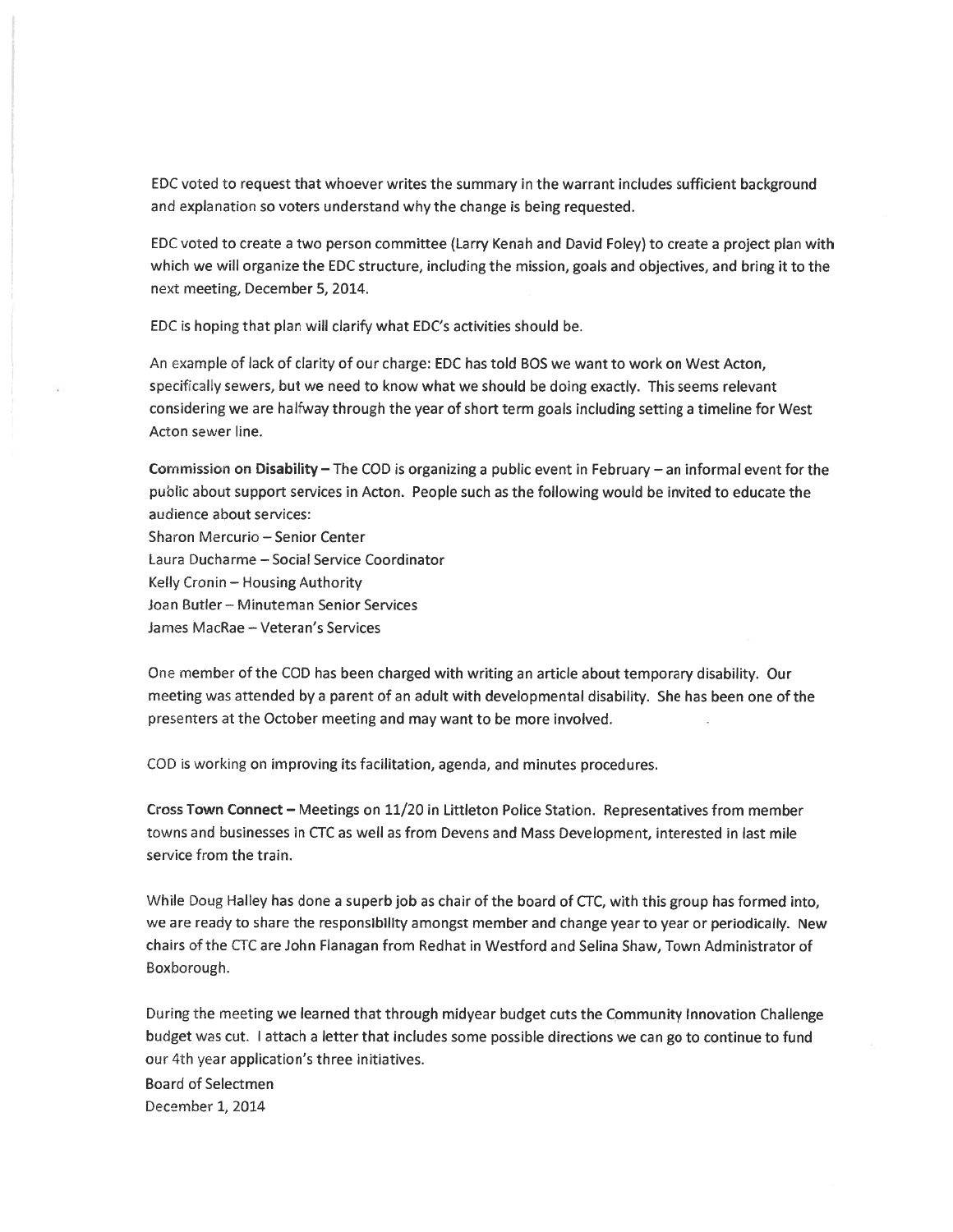### Explanatory letter:

"FY15 CIC Grant Applications:

Yesterday, Secretary Shor announced <sup>a</sup> thoughtful and responsible fiscal action <sup>p</sup>lan to close <sup>a</sup> \$329M budget gap. The Massachusetts Executive Office for Administration and Finance (A&F) is principally solving this gap through spending reductions, crafted with the care and thoughtfulness that has characterized prior effects by Governor Patrick to close emerging budget gaps.

Unfortunately, the Community Innovation Challenge (CIC) grant program is one of the many programs across the state government that has been reduced. This reduction to the CIC program does in no way change the Administration's commitment to our 351 municipal partners or to our support for your innovative ideas. Rather, it is <sup>a</sup> par<sup>t</sup> of <sup>a</sup> shared sacrifice across state government. <sup>A</sup> full list of the reductions is available here: http://www.mass. gov/anf/budget-taxes-and-procurement/statebudget/fy15-budget-cut-information/

Since 2012, the Patrick Administration invested \$10.25 million in this program to incentivize innovation thought and regionalization at the local level. You and your colleagues across the state responded by submitting thoughtful proposals which resulted in 74 unique projects engaging 82% of all cities and towns in the Commonwealth.

Vie are excited by the many unique ideas to create new efficiencies and reduce redundancies across the Commonwealth filed this year. While we are not able to fund your projects this year we do want to provide you with alternative ways to move forward.

- 1. The District Local Technical Assistance (DLTA) program provides funding to the 13 regional <sup>p</sup>lanning agencies across the Commonwealth to work with their municipalities on projects involving shared services; and
- 2. Several state agencies offer subject specific technical assistance and gran<sup>t</sup> programs to assist municipalities with regionalization of specific service es such as the regionalization of 911 response centers.

Contact information and descriptions of these programs are available through the regionalization assistance available on the CIC website (http://www.mass.gov/ANF/CIC), or through the regionalization website (http://mass.gov/ANF/Regionalization).

We are happy to set up a time to speak on the phone to talk to you about these and potentially other opportunities to further your program. IF interested, please contact Greg Johnson (Gregory. W.Johnson@state.ma.us) to set up a time to speak with Greg and I. We will keep all of your

Board of Selectmen December 1, 2014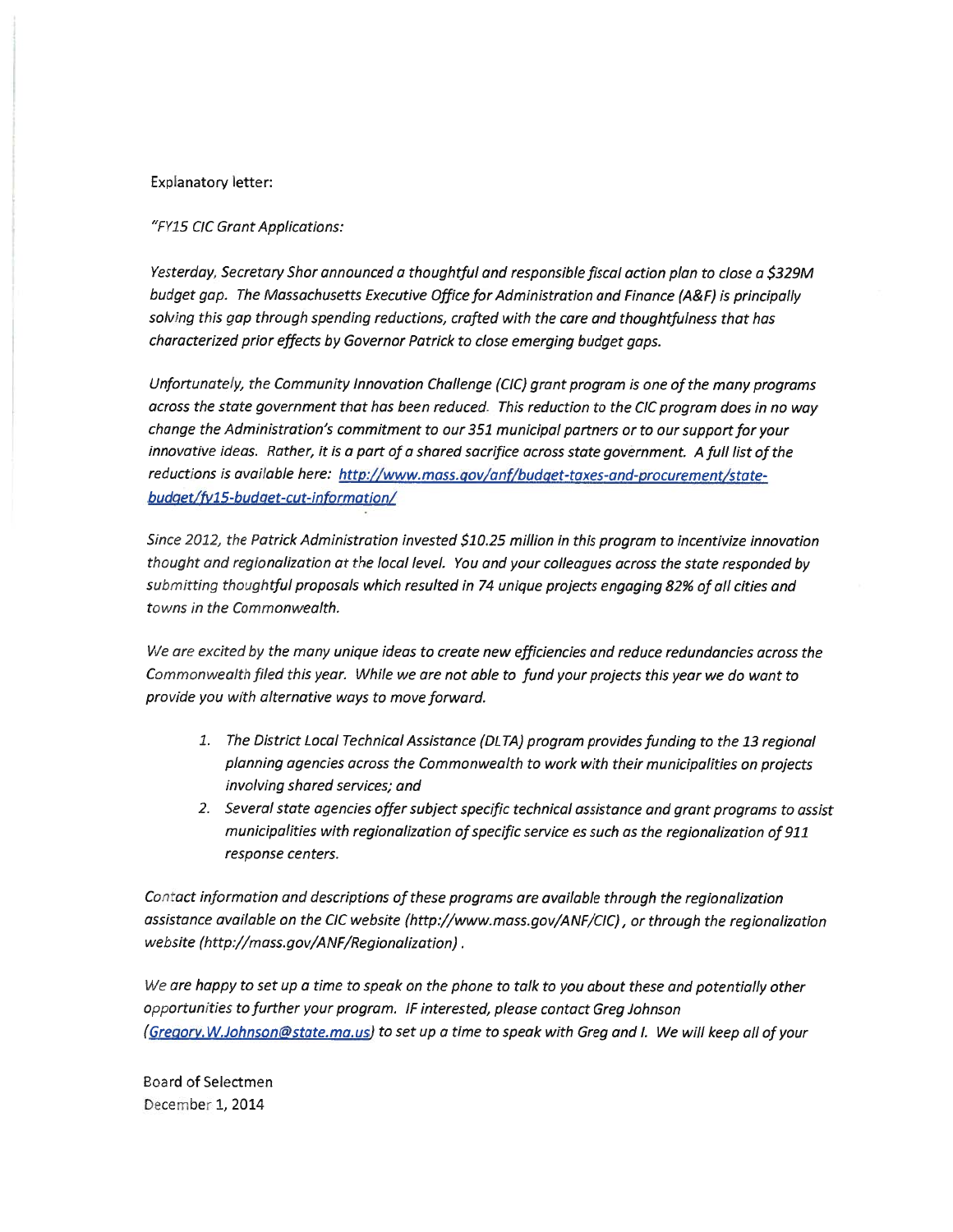materials on file, and encourage you to explore other opportunities to submit your proposal for funding or ossisttance.

Thank you again for your time and your strong commitment to the citizens in your community and to the residents of Massachusetts.

Best,

# Tim Dodd

Director of Performance Management Massachusetts Executive Office for Administration and Finance"

A shuttle subcommittee of Cross Town Connect was formed, led by Chris Kluchman, Director of Land Use Management, Westford. Next meeting is December 12, hoping to pass budgets for next fiscal year.

Doug Halley notes by using our transit services more, more will be provided. Use it to the point that you are frustrated that it can't fill your needs. Unmet needs are recorded, but not if you don't call to share them.

Asc on Cross Town connect, <sup>I</sup> used the same day reques<sup>t</sup> ability today to do errands in two <sup>p</sup>laces in town and it worked well. It is always better to call ahead but if you have sudden need, try calling a dispatcher at 978-844-6809 or go to www.minutevan.net

AB Diversity Coalition – Met on November 20. Janet Adachi wrote the notes for the meeting, which I could not attend. It sounds as if it was a vibrant meeting. The group will soon distribute its final report and has to decide if it will continue to meet.

Acton No Place for Hate - Save the Date: Monday January 19, 2015 (Martin Luther King Jr. Day) morning, for the annual Martin Luther King Jr. breakfast. The speaker has yet to be announced.

Mr. Gowing: ALG meeting 12/11, Metropolitan Planning Organization discussion revolved around public participation for a long range transportation plan or the LRTP, looking for considerably less federal dollars going forward in ways to complete projects that they have committed to while taking on new project. They are working closely with MAPC and MAssDOT to ensure equity across the region and looking for low cost projects to traffic flow – suggested the route 2 rotary and putting road lines in to make it safer.

#### Consent Agenda

Ms. Green moved to approve consent items. Ms. Osman seconded. All Ayes, UNANIMOUS VOTE

Ms. Greer moved to Adjourn, Ms. Osman seconded, All Ayes Board of Selectmen December 1, 2014